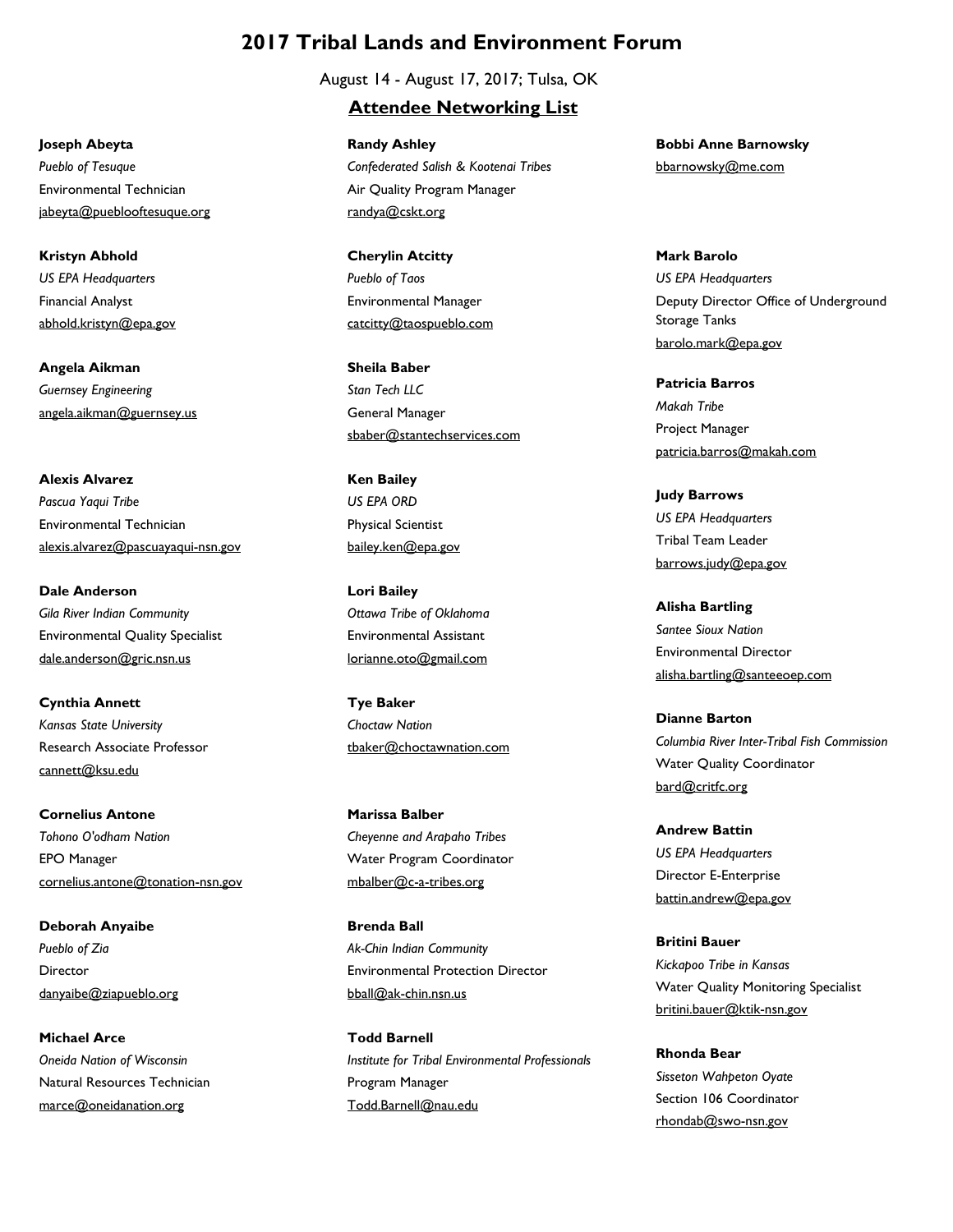Environmental Specialist dbeecher@lagunapueblo-nsn.gov **Dorothy Beecher** *Pueblo of Laguna*

Environmental Manager bbegay@wmat.us **Brenda Begay** *White Mountain Apache Tribe*

Enviornmental Technician kennybegay@navajo-nsn.gov **Kenny Begay** *Navajo Nation*

Acting Director, OCPA benjamin.kent@epa.gov **Kent Benjamin** *US EPA Headquarters*

Tribal Water Systems Program Manager brian.bennon@itcaonline.com **Brian Bennon** *Inter-Tribal Council of Arizona*

Senior Environmental Specialist Lily.bermejo@srpmic-nsn.gov **Lily Bermejo** *Salt River Pima-Maricopa Indian Comm.*

EPA Life Scientist beshk.sebastian@epa.gov **Sebastian Beshk** *US EPA Region 9*

Senior Advisor besougloff.jeff@epa.gov **Jeff Besougloff** *US EPA Headquarters*

UST/LUST Coordinator ostust@oglala.org **Randy Bettelyoun** *Oglala Sioux Tribe*

**Sheila Bird** *Cherokee Nation* Director OEITIA blanco.arturo@epa.gov **Arturo Blanco** *US EPA Region 6*

ORISE Research Participant nbland@umd.edu **Naseera Bland** *US EPA Headquarters*

Land & Water Resources Manager **Jeremy Bloomquist** *St. Croix Chippewa Indians of Wisconsin*

Assistant Environmental Director rebecca.bond@okkt.net **Rebecca Bond** *Kickapoo Tribe of Oklahoma*

Environmental Specialist kyle.boone@pokagonband-nsn.gov **Kyle Boone** *Pokagon Band of Potawatomi*

Environmental Scientist jborsuah@iowanation.org **Josephus Borsuah** *Iowa Tribe of Oklahoma*

Environmental Projects Manager Andrew.Boyd@millelacsband.com **Andrew Boyd** *Mille Lacs Band of Ojibwe*

Project Manager abrignull@cegenvironmental.com **Aaron Brignull** *Campbell Environmental Group*

Program Manager jdbritt@anthc.org **Joy Britt** *Alaska Native Tribal Health Consortium*

Environmental Program Manager kbrosemer@saulttribe.net **Kathleen Brosemer** *Sault Ste. Marie Tribe of Chippewa Indians* Water Resource Specialist hbrow@palatribe.com **Heidi Brow** *Pala Band of Mission Indians*

319 Tribal Coordinator brown.sharon@epa.gov **Sharon Brown** *US EPA Region 4*

Water Quality Coordinator wqcoord@spiritlakenation.com **Craig Brown, Jr.** *Spirit Lake Tribe*

Water Quality Manager sbulgrin@sandiapueblo.nsn.us **Scott Bulgrin** *Pueblo of Sandia*

Director Environmental Programs Perry.Bunting@millelacsband.com **Perry Bunting** *Mille Lacs Band of Ojibwe*

Solid/Haz. Waste/Tribal Response Program Aide clifford.burke@cskt.org **Clifford Burke** *Confederated Salish & Kootenai Tribes*

Environmental Director dburt@rincontribe.org **David Burt** *Rincon Band of Luiseño Indians*

Regional Indian Coordinator bustos.patrick@epa.gov **Patrick Bustos** *US EPA Region 7*

Environmental Health Specialist chase.byrd@chickasaw.net **Chase Byrd** *The Chickasaw Nation*

Solid Waste Technician seanc@comanchenation.com **Sean Cable** *Comanche Nation*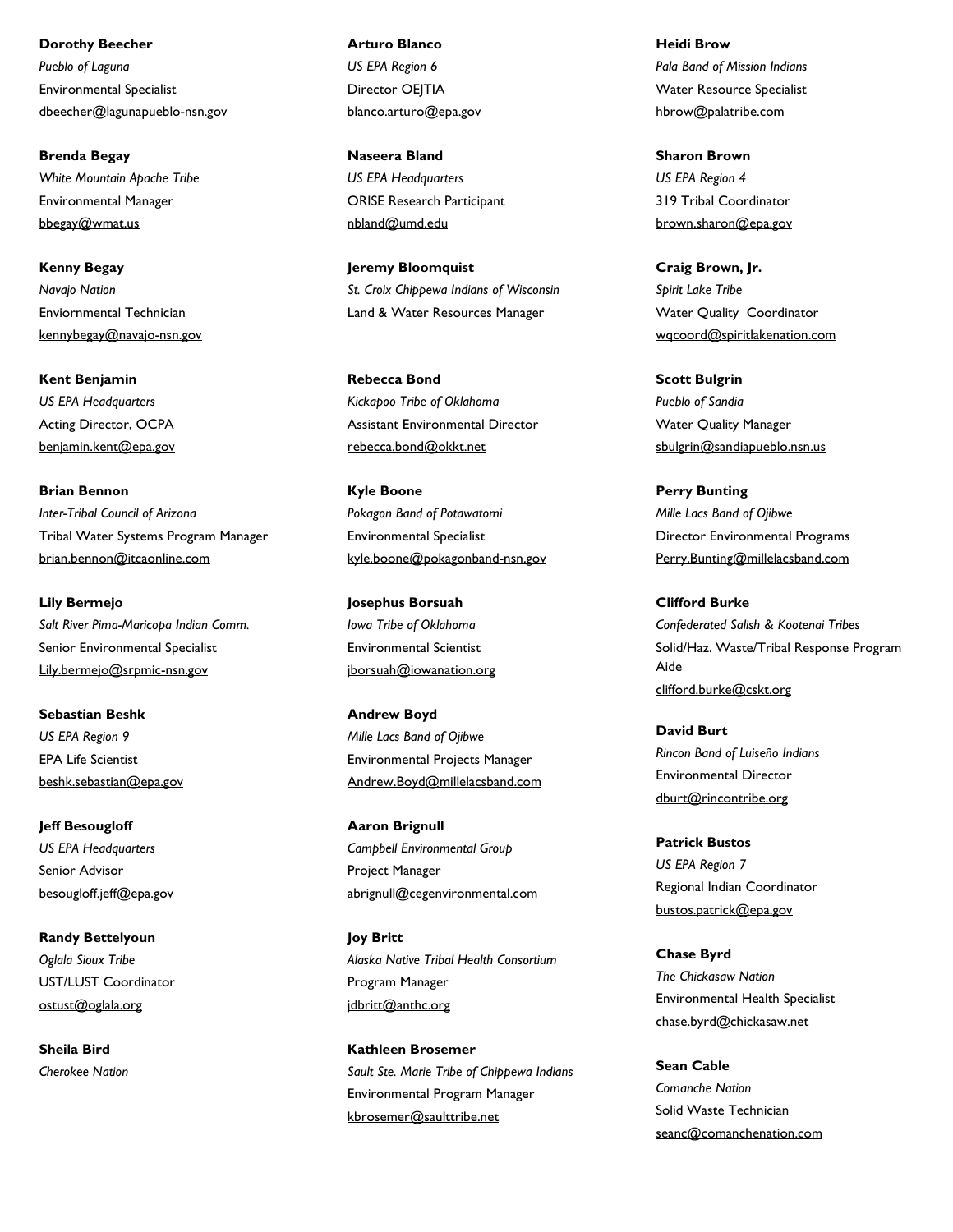Environmental Manager jerry.cain@choctaw.org **Jerry W. Cain** *Mississippi Band of Choctaw Indians*

Administrative Assistant gparras@kewa-nsn.us **Samantha Calabaza** *Santo Domingo Tribe*

President mjcalvey@rwmsinc.com **Mary Jane Calvey** *Real World Management Solutions, Inc.*

Geologist rcampbell@cegenvironmental.com **Richard Campbell** *Campbell Environmental Group*

GAP Grant Reporter earlc@comanchenation.com **Earl Cantwell** *Comanche Nation*

Environmental Scientist/Engineer b.caprita@gmail.com **Barbara Caprita** *KSU-TAB*

Exchange Network Coordinator lynn@exchangenetwork.net **Lynn Capuano** *E-Enterprise/Exchange Network*

Tribal Administrator birchcreektribe@gmail.com **Nadine Carroll** *Birch Creek Tribe*

GIS Analyst fharjo@mcn-nsn.gov **Joshua Castleman** *Muscogee (Creek) Nation*

Assistant Professor ceruvel@gmail.com **Jubin Ceruvelil** *Michigan State University* Technical Reviewer/Quality Assurance Manager mchacon@sanipueblo.org **Michael Chacon** *Pueblo of San Ildefonso*

Program Analyst chang.elle@epa.gov **Elle Chang** *US EPA Headquarters*

Water Quality Coordinator schato@santaclarapueblo.org **Alden Shawn Chato** *Santa Clara Pueblo*

Director dinoc@santaclarapueblo.org **Bernardino Chavarria** *Santa Clara Pueblo*

Senior Environmental Specialist mchavez@enipc.org **Margaret Chavez** *Eight Northern Indian Pueblos Council*

Environmental Technician tchischilly@navajo-nsn.gov **Terron J. Chischilly** *Navajo Nation*

Executive Director AnnMarie.Chischilly@nau.edu **Ann Marie Chischilly, Esq.** *Institute for Tribal Environmental Professionals*

Environmental Planner/Director Marvin@wabanaki.com **Marvin Cling** *Pleasant Point Passamaquoddy Tribe*

GIS Analyst rcoleman@mcn-nsn.gov **Rebecca Coleman** *Muscogee (Creek) Nation*

Regional Administrator jackson.marcus@epa.gov **Sam Coleman** *US EPA Region 6*

Chemical Security Inspector Douglas.Collins@HQ.DHS.GOV **Douglas Collins** *Department of Homeland Security*

Brownfields Coordinator laneice@kasaan.org **LaNeice Congdon** *Organized Village of Kasaan*

Environmental Scientist cooke.maryt@epa.gov **Mary Cooke** *US EPA Headquarters*

Co-Program Manager Nikki.Cooley@nau.edu **Nikki Cooley** *Institute for Tribal Environmental Professionals*

Project Officer/Environmental Scientist cooper.destinee@epa.gov **Destinee Cooper** *US EPA Region 9*

Natural Resources Director fcorey@micmac-nsn.gov **Fred Corey** *Aroostook Band of Micmacs*

Environmental Technician angelo.cortez2@gric.nsn.us **Angelo Cortez** *Gila River Indian Community*

Office Manager lcouch@windenvironmental.com **Letisha Couch** *Wind Environmental Services*

Solid Waste Technichian michaelc@comanchenation.com **Michael Craig** *Comanche Nation*

Senior Environmental Specialist viviancraig@navajo-nsn.gov **Vivian Craig** *Navajo Nation*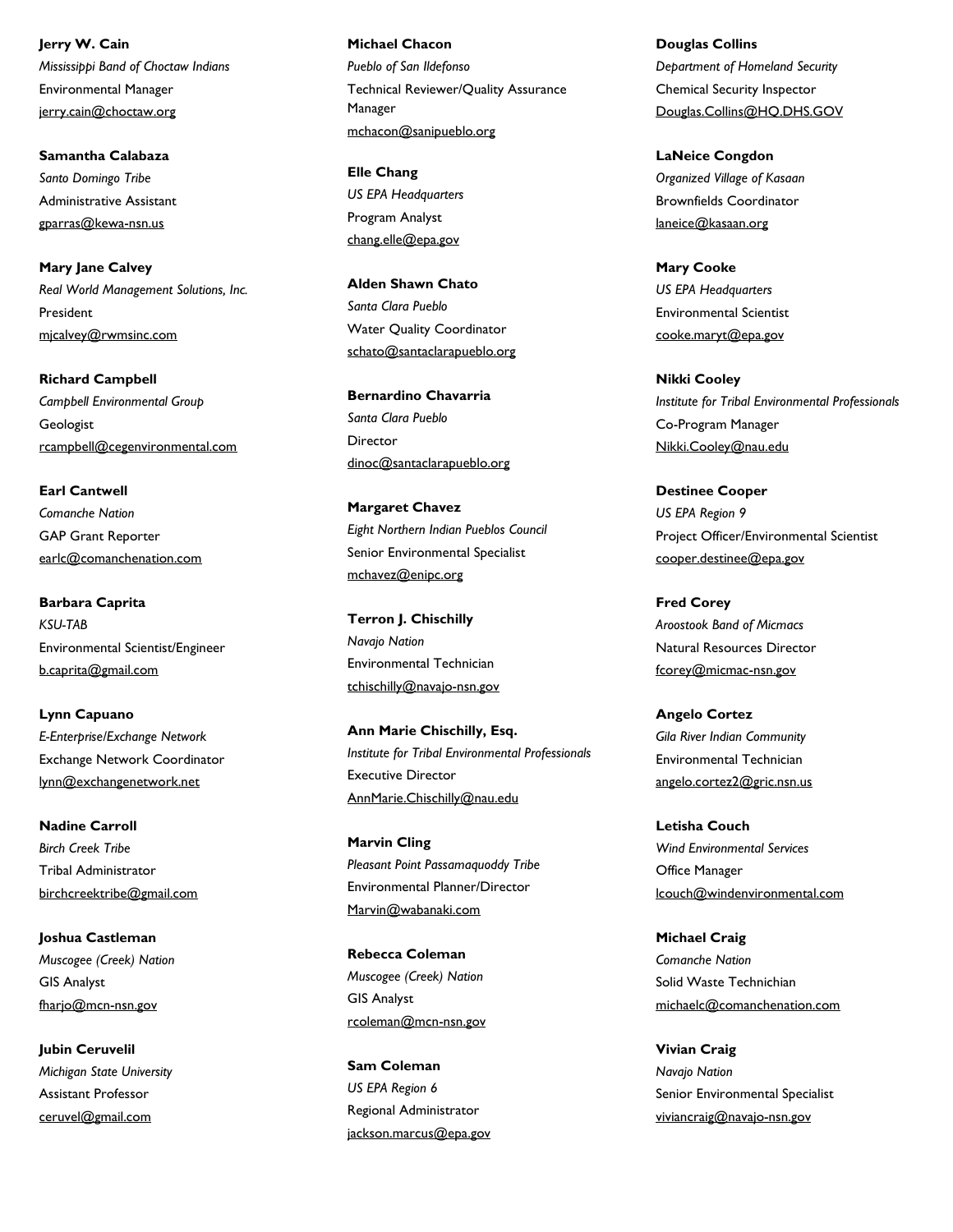Environmental Program Director ivan.croweagle@rst-nsn.gov **Ivan Crow Eagle** *Rosebud Sioux Tribe*

Fond du Lac Tribal College Extension Coordinator nikkicrowe@fdlrez.com **Nikki Crowe** *Fond du Lac Band of Chippewa*

Director of Environmental and Natural Resources Department ecruz@ydsp-nsn.gov **Evaristo Cruz** *Ysleta del Sur Pueblo*

Environmental Specialist Ruben.CukBaak@tonation-nsn.gov **Ruben Cu:k Ba'ak** *Tohono O'odham Nation*

Environmental Scientist dailey.anne@epa.gov **Anne Dailey** *US EPA Headquarters*

Research apu5@cdc.gov **Johnni Daniel** *Centers for Disease Control and Prevention*

**Jeff Daniel** *Santa Rosa Band of Cahuilla Indians*

Environmental Specialist II sdaniels@mcn-nsn.gov **Susumu Daniels** *Muscogee (Creek) Nation*

Natural Resource Project Leader et.mdnr@meskwaki-nsn.gov **Crystal Davis** *Sac and Fox Tribe of Mississippi in Iowa*

Water Quality Coordinator karadavis@kickapootribeofoklahoma.com **Kara Davis** *Kickapoo Tribe of Oklahoma*

Environmental Assistant envassistant@plpt.nsn.us **Amanda Davis** *Pyramid Lake Paiute Tribe*

Environmental Director whdavis42@gmail.com **Wesley Davis** *Modoc Tribe of Oklahoma*

Executive Director sdief1@gmail.com **Sarah Diefendorf** *Environmental Finance Center West*

Natural Resource Technician coordinator.mdnr@meskwaki-nsn.gov **Megan Dietch** *Sac and Fox Tribe of Mississippi in Iowa*

Brownfield Response Coordinator RDiven@astribe.com **Rebecca Diven** *Absentee Shawnee Tribe of Oklahoma*

Pesticide Coordinator Africa.Dorame-Avalos@itcaonline.com **Africa Dorame-Avalos** *Inter-Tribal Council of Arizona*

Environmental Director rdubois@sctribe.com **Rick DuBois** *Seneca-Cayuga Nation*

Acting EPA Director cosankey@c-a-tribes.org **Damon Dunbar** *Cheyenne and Arapaho Tribes*

Water Resources Director gened@miccosukeetribe.com **Truman Duncan** *Miccosukee Tribe of Indians of Florida*

Environmental Scientist duncan.heather@epa.gov **Heather Duncan** *US EPA Region 7*

Environmental Director aduran@puebloofpojoaque.org **Adam Duran** *Pueblo of Pojoaque*

dyment.stephen@epa.gov **Steve Dyment** *US EPA Region 8*

Director of Land and Natural Resources stan.ellison@shakopeedakota.org **Stanley Ellison** *Shakopee Mdewakanton Sioux Community*

Water Quality Specialist memarthla@sctribe.com **Micco Emarthla** *Seneca-Cayuga Nation*

Planner mepley@tonkawatribe.com **Marilyn Epley** *Tonkawa Tribe*

Biologist epting.steve@epa.gov **Steve Epting** *US EPA Headquarters*

Special Assistant Falvo.Nicholas@epa.gov **Nicholas Falvo** *US EPA Headquarters*

Administration crowvillage@gmail.com **Lisa Feyereisn** *Native Village of Napaimute*

Environmental Director jeremy.fincher@sacandfoxnation-nsn.gov **Jeremy Fincher** *Sac and Fox Nation*

Brownfields Coordinator christina.flansburg@ftbelknap.org **Christina Flansburg** *Fort Belknap Community College*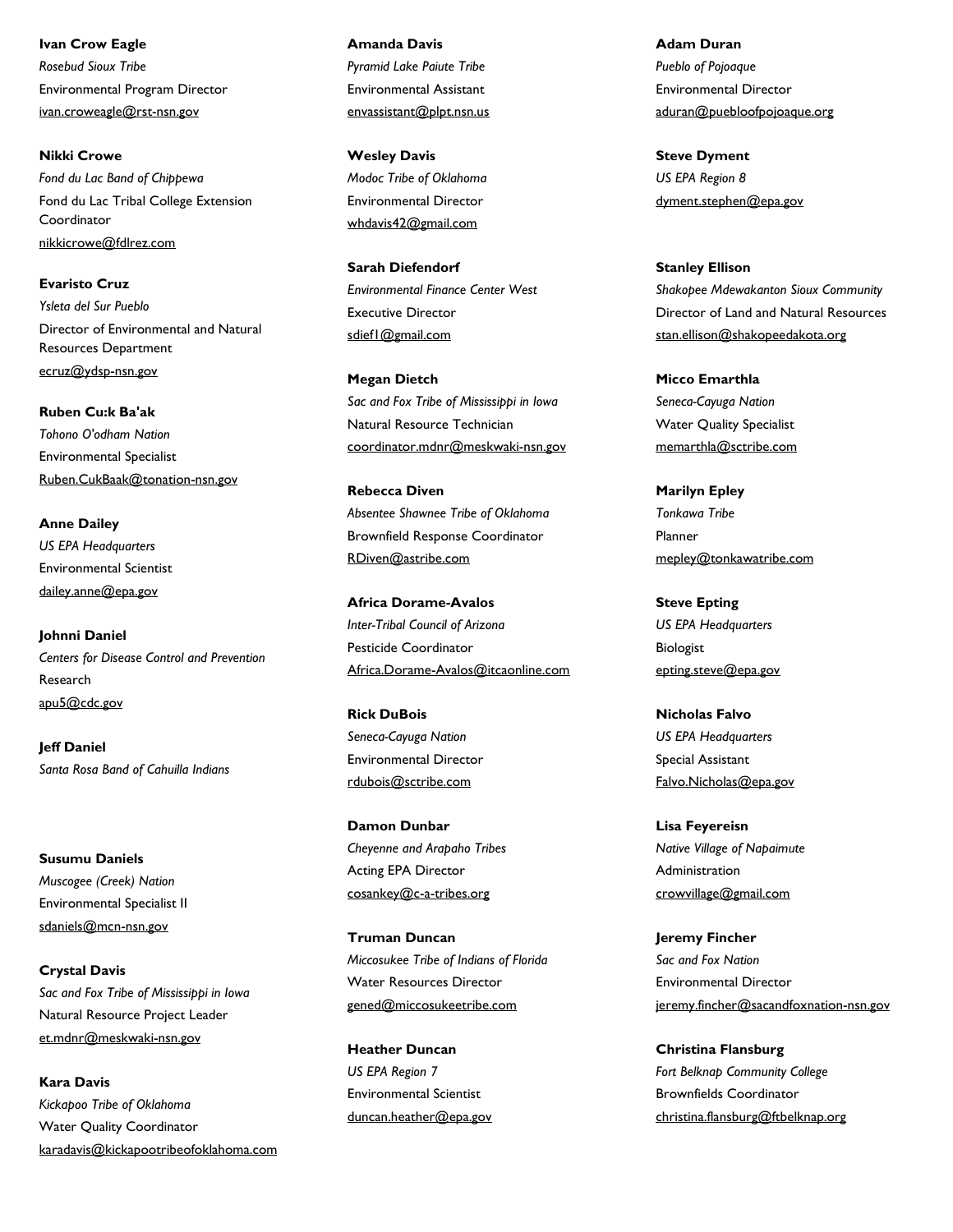Brownfield/TRP Coordinator heatheray\_05@yahoo.com **Heather Fleury** *Crow Creek Sioux Tribe*

Environmental Specialist vflowers@oneidanation.org **Victoria Flowers** *Oneida Nation of Wisconsin*

Assistant Director sfluharty@yuroktribe.nsn.us **Suzanne Fluharty** *Yurok Tribe*

Environmental Specialist I zfogle@mcm-nsn.gov **Zack Fogle** *Muscogee (Creek) Nation*

IGAP Coordinator chuathtradcouncil@gmail.com **Annie Fredericks** *Native Village of Chuathbaluk*

Senior Project Coordinator hfrench@usetinc.org **Harrell French** *United South and Eastern Tribes*

Custodial Services Manager mark.funkhouser@chumashcasino.com **Mark Funkhouser** *Chumash Casino Resort*

Analyst furilloa@gao.gov **Andrew Furillo** *U.S. Government Accountability Office*

Environmental Specialist afurr@enipc.com **Amity Furr** *Eight Northern Indian Pueblos Council*

Mechanical Engineer, Educator bbgamble@anthc.org **Bailey Gamble** *Alaska Native Tribal Health Consortium* Environmental Specialist cindy.gammons@yahoo.com **Cindy Gammons** *The Chickasaw Nation*

Environmental Director sgaughen@palatribe.com **Shasta Gaughen** *Pala Band of Mission Indians*

Commissioner of Natural Resources tgeshick@boisforte-nsn.gov **Tara Geshick** *Bois Forte Band of Chippewa*

UST Inspector glynn.robert@epa.gov **Robert Glynn** *US EPA Region 6*

Tribal and Indigenous Peoples Program Manager Gogal.Danny@epa.gov **Daniel Gogal** *US EPA Headquarters*

Adjunct Assistant Professor egoldf1@uic.edu **Eugene Goldfarb** *KSU-TAB*

Project Officer/Tribal Liaison gomez.salina@epa.gov **Salina Gomez** *US EPA Region 6*

Environmental Coordinator igap.qtribe@gmail.com **Leticia Goncalves Pureza** *Qawalangin Tribe*

Brownfield Specialist victoria.goodin@winnebagotribe.com **Victoria Goodin** *Winnebago Tribe of Nebraska*

Environmental Manager cgoodsky@boisforte-nsn.gov **E. Curt Goodsky** *Bois Forte Band of Chippewa*

GIS Specialist udyg@nezperce.org **Judy Goodson** *Nez Perce Tribe*

Brownfields Project Manager goolie.mary@epa.gov **Mary Goolie** *US EPA Region 10*

Program Analyst gorini.kelly@epa.gov **Kelly Gorini** *US EPA Headquarters*

Attorney jgrant@jillgrantlaw.com **Jill Grant** *Jill Grant & Associates, LLC*

Program Analyst grayson.treda@epa.gov **Treda Grayson** *US EPA Headquarters*

**Sarah Greenwalt** *US EPA Headquarters*

Environmental Lab Technician heatgreg@nc-cherokee.com **Heather Gregory** *Eastern Band of Cherokee Indians*

Director Emergency Management kgresham@oneidanation.org **Kaylynn Gresham** *Oneida Nation of Wisconsin*

Professor grijalva@law.und.edu **James Grijalva** *University of North Dakota*

Enviornmental Protection Specialist gude.karen@epa.gov **Karen Gude** *US EPA Headquarters*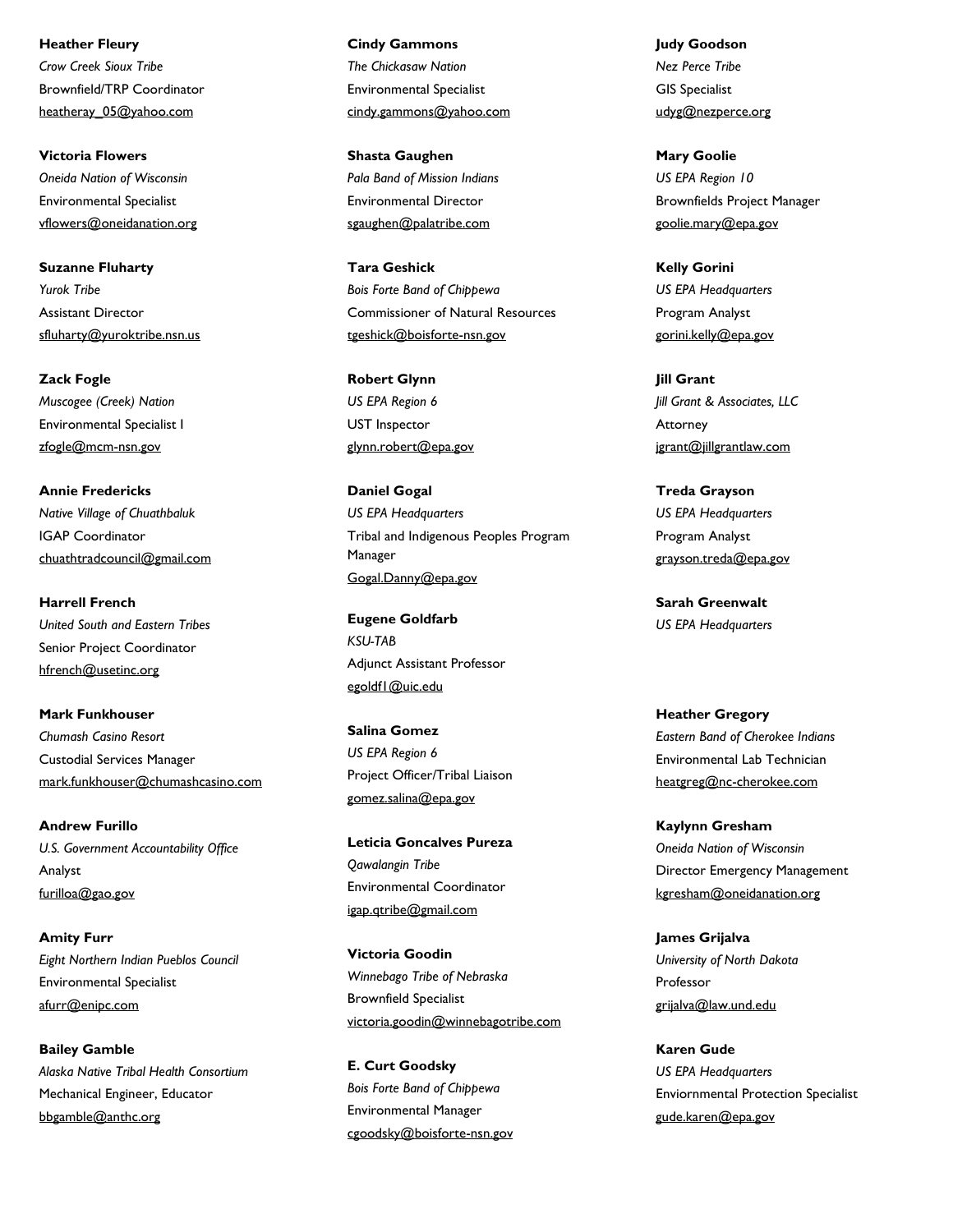Finance Manager/Environmental Specialist jgutierrez@pojoaque.org **Jacquelyn Gutierrez** *Pueblo of Pojoaque*

Environmental Protection Specialist hall.beth@epa.gov **Beth Hall** *US EPA Headquarters*

Tribal Solid Waste Coordinator hancock.roger@epa.gov **Roger Hancock** *US EPA Region 8*

Scientist-Contractor susanh@ida.net **Susan Hanson** *Shoshone-Bannock Tribes*

GIS Manager fharjo@mcn-nsn.gov **Frank Harjo** *Muscogee (Creek) Nation*

Environmental Engineer envirofields@rushmore.com **Mickey Hartnett** *KSU-TAB*

Environmental Coordinator eva@birchcreektribe.org **Eva Harvey** *Birch Creek Tribe*

National Tribal Program Manager hauff.amanda@epa.gov **Amanda Hauff** *US EPA Headquarters*

Environmental Coordinator ghay@chickaloon.org **Gary Hay** *Chickaloon Native Village*

Environmental Specialist II david-hayes@cherokee.org **David Hayes** *Cherokee Nation*

Environmental Coordinator aheim@omtribe.org **Angela D. Heim** *Otoe-Missouria Tribe of Indians*

UST Coordinator Richard.Heisler@whiteearth-nsn.gov **Richard Heisler** *White Earth Band of Ojibwa*

Environmental Programs Director jennifer.heminokeky@fortsillapache-nsn.gov **Jennifer Heminokeky** *Fort Sill Apache Tribe*

Environmental Specialist mike.henry@tonation-nsn.gov **Mike Henry** *Tohono O'odham Nation*

**Russ Hepfer** *Lower Elwha Klallam Tribal Community*

Environmental Technician ehernandez@pechanga-nsn.gov **Eddie Hernandez** *Pechanga Band of Luiseño Indians*

Water/Grove Master bigdaddyblue13@aol.com **Miguel Hernandez** *Pauma Band of Luiseño Indians*

Brownfields Coordinator marcos.hernandez@lowersioux.com **Marcos Hernandez** *Lower & Upper Sioux Indian Community*

Environmental Coordinator ahicks@alabama-quassarte.org **Anita Hicks** *Alabama-Quassarte Tribal Town*

Secretary of Natural Resources sara-hill@cherokee.org **Sara Hill** *Cherokee Nation*

Environmental Specialist I jgrayson@mcn-nsn.gov **Sonny Hill** *Muscogee (Creek) Nation*

Environmental Scientist hill.kevin@epa.gov **Kevin Hill** *US EPA Region 5*

Tribal Response Program Coordinator page.hingst@santeeoep.com **Page Hingst** *Santee Sioux Nation*

Ecological Resources Manager ganderson@boisforte-nsn.gov **Gabrielle Holman** *Bois Forte Band of Chippewa*

Environmental Specialist Lhopinkah@sfpueblo.com **Lisa Hopinkah** *Pueblo of San Felipe*

Tribal Program Manager Horak.david@epa.gov **David Horak** *US EPA Region 5*

Environmnetal Technician Nhoskie@navajo-nsn.gov **Nolan Hoskie** *Navajo Nation*

Branch Chief hovis.jennifer@epa.gov **Jennifer Hovis** *US EPA Headquarters*

Sr. Policy Advisor showard@potawatomi.org **Shawn Howard** *Citizen Potawatomi Nation*

Recycling Coordinator showard@choctawnation.com **Sean Howard** *Choctaw Nation*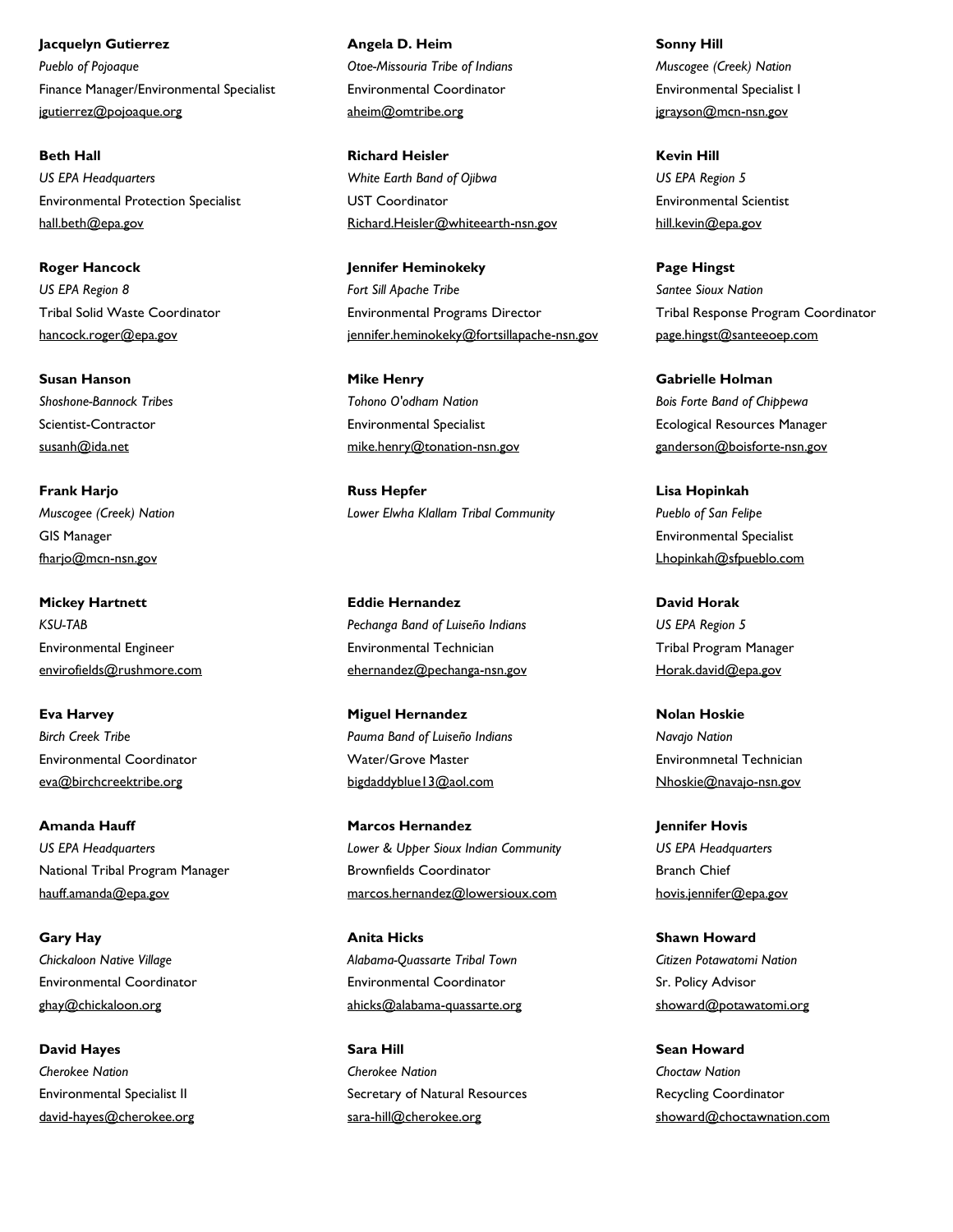Environmental Program Specialist christy.howard@alaska.gov **Christy Howard** *Alaska Department of Environmental Conservation*

TRP/IGAP Coordinator shuckabey@crnative.org **Sharla Huckabey** *Copper River Native Association*

Grant Proposal Coordinator/Council Member mr.gavinhudson@gmail.com **Gavin Hudson** *Metlakatla Indian Community*

Response Program Manager don.hurst@colvilletribes.com **Don Hurst** *Colville Confederated Tribes*

SRR Tribal EPA Department Director nignacio@tachi-yokut-nsn.gov **Noah Ignacio** *Tachi Yokut Tribe*

Tribal Solid and Hazardous Waste Co-Lead ip.angel@epa.gov **Angel Ip** *US EPA Region 10*

GIS Developer rirwin@mcn-nsn.gov **Raymond Irwin** *Muscogee (Creek) Nation*

Environmental Coordinator micah.isaacs@potawatomi.org **Micah Isaacs** *Citizen Potawatomi Nation*

Senior Director wayne-isaacs@cherokee.org **Wayne Isaacs** *Cherokee Nation*

Brownfields Coordinator qjacket@utemountain.org **Quinton Jacket** *Ute Mountain Ute Tribe*

**Richard Jackson** *White Earth Band of Ojibwa*

Planning Director jjackson@omtribe.org **Jackie Jackson** *Otoe-Missouria Tribe of Indians*

Environmental Specialist I jajackson@mcn-nsn.gov **James Jackson** *Muscogee (Creek) Nation*

Brownfields Redevelopment Specialist julia.jacobs@srmt-nsn.gov **Julia Jacobs** *Saint Regis Mohawk Tribe*

Solid Waste Tribal Liaison tjacobson@ruralcap.com **Ted Jacobson** *US EPA SEE/Alaska*

GIS Analyst djenkins@navajo-nsn.gov **Darlene Jenkins** *Navajo Nation*

Director, Environmental Programs njohn@cherokee.org **Nancy John** *Cherokee Nation*

Attorney kjohn4@oneidanation.org **Krystal John** *Oneida Nation of Wisconsin*

Program Coordinator cynthiajohnson@choctawnation.com **Cynthia Johnson** *Choctaw Nation*

**Ted Jojola** *University of New Mexico* Environmental Manager gjojola@lagunapueblo-nsn.gov **Greg Jojola** *Pueblo of Laguna*

Applications Systems Analyst Tyrone.Jones@nau.edu **Ty Jones** *Institute for Tribal Environmental Professionals*

Environmental Specialist I chelsea-jones@cherokee.org **Chelsea Jones** *Cherokee Nation*

OEH/Environmental Director KenJ@astribe.com **Ken Jones** *Absentee Shawnee Tribe of Oklahoma*

Environmental Education and Outreach Coordinator shannonjudd@fdlrez.com **Shannon Judd** *Fond du Lac Band of Chippewa*

Tribal Response Coordinator mark.junker@sacfoxenviro.org **Mark Junker** *Sac and Fox Nation of Missouri in Kansas and Nebraska*

Program Coordinator Senior julie.jurkowski@nau.edu **Julie Jurkowski** *Institute for Tribal Environmental Professionals*

Special Projects Analyst julie-justice@cherokee.org **Julie Justice** *Cherokee Nation*

Brownfields Coordinator kameroff@hotmail.com **Joe Kameroff, Jr.** *Native Village of Napaimute*

**Geologist** katonica.kim@epa.gov **Kim Katonica-Mule'** *US EPA Headquarters*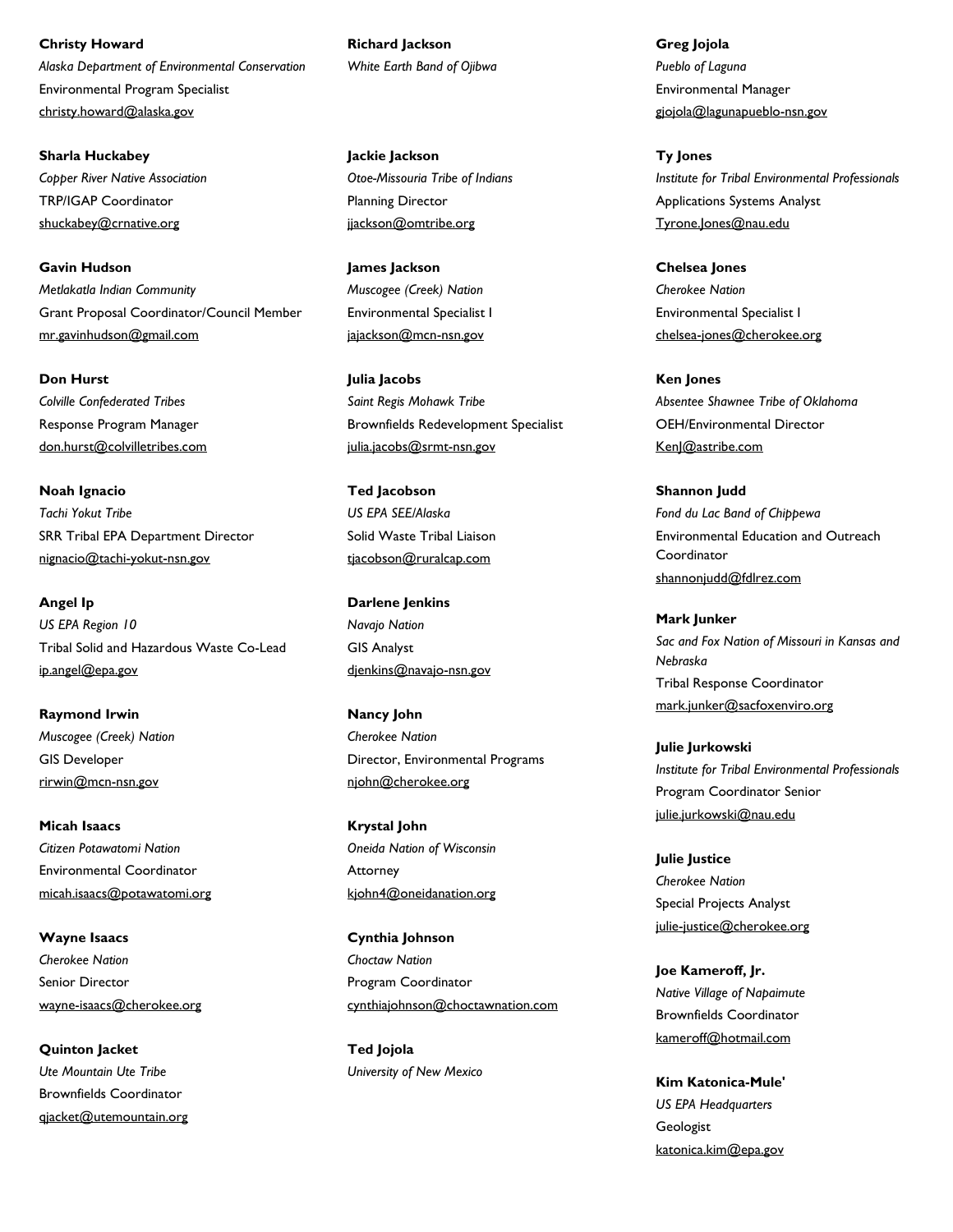Environmental Scientist kkeit@zendergroup.org **Kristin K'eit** *Zender Environmental Health and Research* 

Senior Advisor Kelly.Albert@epa.gov **Albert Kelly** *US EPA Headquarters*

Brownfield Project Manager kennedy.deborah@epa.gov **Deborah Kennedy** *US EPA Region 7*

Environmental Director Tkent@quapawtribe.com **Tim Kent** *Quapaw Tribe*

Environmental Specialist kkersey@pawneenation.org **Kelton Kersey** *Pawnee Nation of Oklahoma*

Environmental Tech rketakeah@okkt.net **Richard Ketakeah** *Kickapoo Tribe of Oklahoma*

Environmental Specialist 1 philip-ketcher@cherokee.org **Philip Ketcher** *Cherokee Nation*

Environmental Technician sking@quapawtribe.com **Summer King** *Quapaw Tribe*

Environmental Program Specialist knighton.erin@epa.gov **Erin Knighton** *US EPA Headquarters*

Environmental Engineer Ckreman@quapawtribe.com **Craig Kreman** *Quapaw Tribe*

Air Quality Coordinator Carol.Kriebs@sacfoxenviro.org **Carol Kriebs** *Sac and Fox Nation of Missouri in Kansas and Nebraska*

Tribal Response Technician gkriebs@poncatribe-ne.org **Georja Kriebs** *Ponca Tribe of Nebraska*

Environmental Specialist kkruse@kbic-nsn.gov **Katherine Kruse** *Keweenaw Bay Indian Community*

Environmental Scientist kwok.rose@epa.gov **Rose Kwok** *US EPA Headquarters*

Air/Water Quality Coordinator envtech@spiritlakenation.com **Melissa LaCroix** *Spirit Lake Tribe*

Environmental Project Specialist II blacrone@osagenation-nsn.gov **Beverly LaCrone** *Osage Nation*

Office Manager/Environmental Specialist CharleneL@swo-nsn.gov **Charlene LaFontaine** *Sisseton Wahpeton Oyate*

Brownfields Coordinator Iweeks@nemont.net **Wilfred Lambert** *Fort Peck Tribes*

Air Quality Program Coordinator Mdlawson@choctawnation.com **Melanie Lawson** *Choctaw Nation*

Environmental Program Director jleblanc@redlakenation.org **John LeBlanc** *Red Lake Band of Chippewa*

Director of Planning & Environmental Protection Valeclere@pbpnation.org **Virginia LeClere** *Prairie Band Potawatomi Nation*

Environmental Program Supervisor glennahlee@yahoo.com **Glenna Lee** *Navajo Nation*

TAB Program Coordinator baleven@ksu.edu **Blasé A. Leven** *Kansas State University*

Brownfields Coordinator melvin.lewis@ktik-nsn.gov **Melvin Lewis** *Kickapoo Tribe in Kansas*

Environmental Administrator jessica.lewis@choctaw.org **Jessica Lewis** *Choctaw Nation*

EPA Assistant ahicks@alabama-quassarte.org **Jennie Lillard** *Alabama-Quassarte Tribal Town*

Recycling Manager jlilley@choctawnation.com **Jason Lilley** *Choctaw Nation*

limbrick@njit.edu **Elizabeth Limbrick** *New Jersey Institute of Technology TAB*

elindeman@ene.com **Eric Lindeman** *E&E*

Administrative Assistant jaclyn.listo@tonation-nsn.gov **Jaclyn Listo** *Tohono O'odham Nation*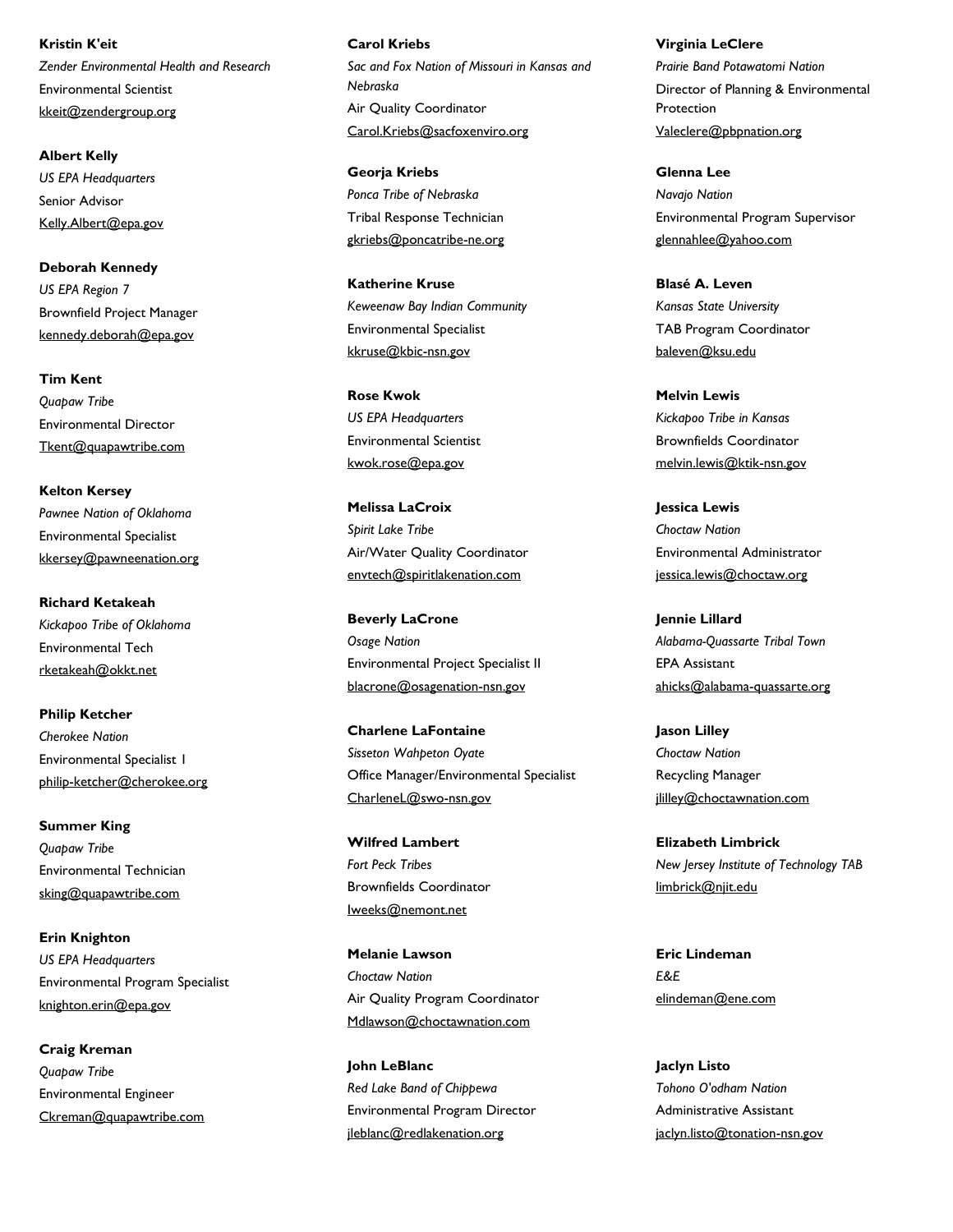Director lloyd.davidr@epa.gov **David Lloyd** *US EPA Headquarters*

Executive Vice President **Rick Long** *Petroleum Equipment Institute*

Water Quality Technician/Program Manager wlongfellow@wabanaki.com **William Longfellow** *Pleasant Point Passamaquoddy Tribe*

**Robert Lopez** *Stan Tech LLC*

Vice-Chairman GLLopez@ak-chin.nsn.us **Gabriel Lopez** *Ak-Chin Indian Community*

Attorney glord@jillgrantlaw.com **Gussie Lord** *Jill Grant & Associates, LLC*

Environmental Assistant Dlujan@taospueblo.com **Deanna Lujan** *Pueblo of Taos*

Environmental Director epddir@coyotevalley-nsn.gov **Emily Luscombe** *Coyote Valley Band of Pomo Indians*

Future Tribal Enviornmental Professional emmalee.charlotte@gmail.com **Iona Luscombe** *Coyote Valley Band of Pomo Indians*

Natural Resources Director rlwenya@sir-nsn.gov **Roselynn Lwenya, PhD** *Susanville Indian Rancheria*

Environmental Specialist kcmanwell@yahoo.com **K.C. Manwell** *Jicarilla Apache Nation*

**William Marchand** *Colville Confederated Tribes*

Environmental Technician jmariano@lagunapueblo-nsn.gov **Jason Mariano** *Pueblo of Laguna*

Tribal 319 Coordinator marsh.janette@epa.gov **Janette Marsh** *US EPA Region 5*

Water Coordinator marshalla@delawarenation.com **Alec Marshall** *Delaware Nation*

Environmental Specialist rmartin@enipc.org **Rebecca Martin** *Eight Northern Indian Pueblos Council*

Program Coordinator dmartinez@puebloofacoma.org **Donna Martinez** *Pueblo of Acoma*

Division Director mmatlock@pawneenation.org **Monty Matlock** *Pawnee Nation of Oklahoma*

Director of Senec Nation's Environmental Programs lisa.maybee@sni.org **Lisa Maybee** *Seneca Nation of Indians*

Attorney Travel@oneidanation.org **Kelly McAndrews** *Oneida Nation of Wisconsin* Network Exchange Assistant rmcclellan@omtribe.org **Robin McClellan** *Otoe-Missouria Tribe of Indians*

UST/LUST Program Manager tommc@cskt.org **Tom McClure** *Confederated Salish & Kootenai Tribes*

Tribal Response Program Manager mmcdanal@cskt.org **Marlene McDanal** *Confederated Salish & Kootenai Tribes*

Solid Waste/Brownfield Aide alisham@cskt.org **Alisha McDanal** *Confederated Salish & Kootenai Tribes*

Environmental Protection Administrator jmcinnis@moheganmail.com **Jean McInnis** *Mohegan Tribe*

Brownfields Project Officer mckeown.amyjean@epa.gov **Amy Jean McKeown** *US EPA Region 1*

Program Coordinator Senior John.Mead@nau.edu **John Mead** *Institute for Tribal Environmental Professionals*

Environmental Area Manager Jmears@oneidanation.org **Jeffrey Mears** *Oneida Nation of Wisconsin*

Environmental Specialist - Air Quality phillip.mee@sacandfoxnation-nsn.gov **Phillip Mee** *Sac and Fox Nation*

Environmental Specialist LyanneM@MiccosukeeTribe.com **Lyanne Mendez** *Miccosukee Tribe of Indians of Florida*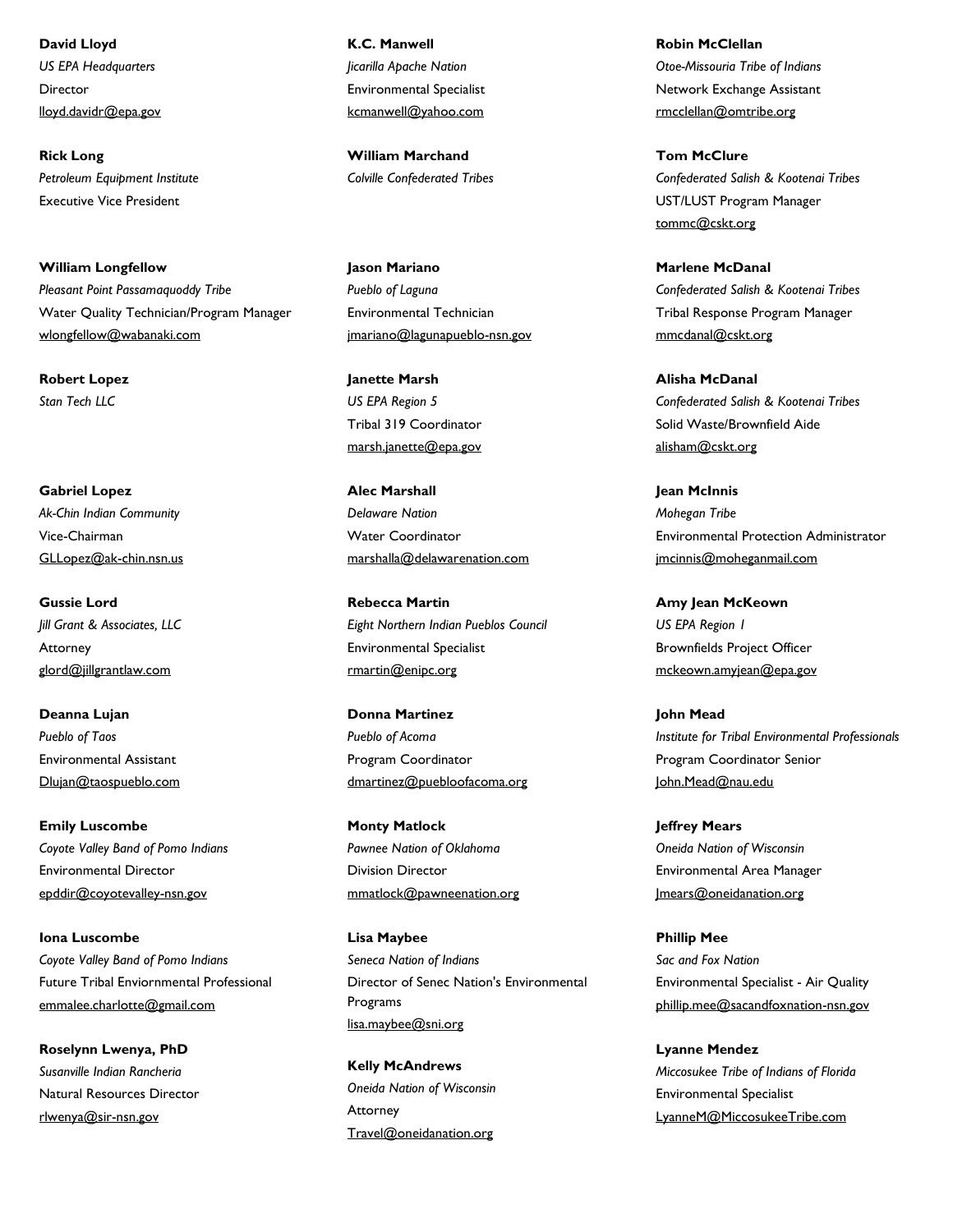Environmental Protection Specialist kmerryman@choctawnation.com **Kim Merryman** *Choctaw Nation*

Solid Waste Program Director lmesteth@aol.com **Leslie Mesteth** *Oglala Sioux Tribe*

Environmental Response Specialist tmichaels@ltbbodawa-nsn.gov **Traven Michaels** *Little Traverse Bay Band of Odawa*

Water Specialist dale.miller@sacandfoxnation-nsn.gov **Dale Miller** *Sac and Fox Nation*

Environmental Specialist kmiller@morongo-nsn.gov **Kimberly Miller** *Morongo Band of Mission Indians*

TRP 128a Brownfield kylem@pbpnation.org **Kyle Miller** *Prairie Band Potawatomi Nation*

Environmental Scientist miller.mallory@epa.gov **Mallory Miller** *US EPA Region 4*

Brownfields Program Coordinator dalem@wabanaki.com **Dale Mitchell** *Pleasant Point Passamaquoddy Tribe*

Assistant General Manager WilliamMitchell@pbpnation.org **William Mitchell** *Prairie Band Potawatomi Nation*

Hazardous Waste Program Manager rudy.mix@gric.nsn.us **Rudy Mix** *Gila River Indian Community*

Environmental Director Lisa.montgomery@sacfoxenviro.org **Lisa Montgomery** *Sac and Fox Nation of Missouri in Kansas and Nebraska*

Environmental Division Manager poi36871@isletapueblo.com **Ramona M. Montoya** *Pueblo of Isleta*

Water Quality Specialsit mmontoya@pueblooftesuque.org **Miguel Montoya** *Pueblo of Tesuque*

Environmental Director rmoquino@puebloofacoma.org **Robert MoQuino** *Pueblo of Acoma*

Environmental Manager DMorey@morongo-nsn.gov **Dana Morey** *Morongo Band of Mission Indians*

Management Program Analyst mulchansani.roopa@epa.gov **Roopa Mulchandani** *US EPA OAQPS*

**Jennifer Muskart** *Jicarilla Apache Nation*

Environmental Protection Specialist myers.irina@epa.gov **Irina Myers** *US EPA Headquarters*

Interim Director of Natural Resources cnaha@kewa-nsn.us **Cynthia Naha** *Santo Domingo Tribe*

Field Technician jnaranjo@santaclarapueblo.org **Richard Naranjo** *Santa Clara Pueblo*

**Principal** mnelson@horsleywitten.com **Mark Nelson** *Horsley Witten Group*

Environmental Coordinator atcigap.coord@gmail.com **Melanie Newton** *Agdaagux Tribe of King Cove*

Environmental Director Linda.Nguyen@redcliff-nsn.gov **Linda Nguyen** *Red Cliff Band of Lake Superior Chippewa*

Grants Manager edwardnicholas@wabanaki.com **Edward Nicholas** *Pleasant Point Passamaquoddy Tribe*

Tribal Response Program Coordinator bethanyn@chickaloon.org **Bethany Nichols** *Chickaloon Native Village*

OEM Tribal Coordinator nichols.nick@epa.gov **William (Nick) Nichols** *US EPA Headquarters*

Acting Assistant Administrator nishida.jane@epa.gov **Jane Nishida** *US EPA Headquarters*

Senior Analyst normane@gao.gov **Emily Norman** *U.S. Government Accountability Office*

Environmental Program Manager mnorthbird@mnchippewatribe.org **Michael Northbird** *Minnesota Chippewa Tribe*

Environmental Director knorton@hoopa-nsn.gov **Ken Norton** *Hoopa Valley Tribe*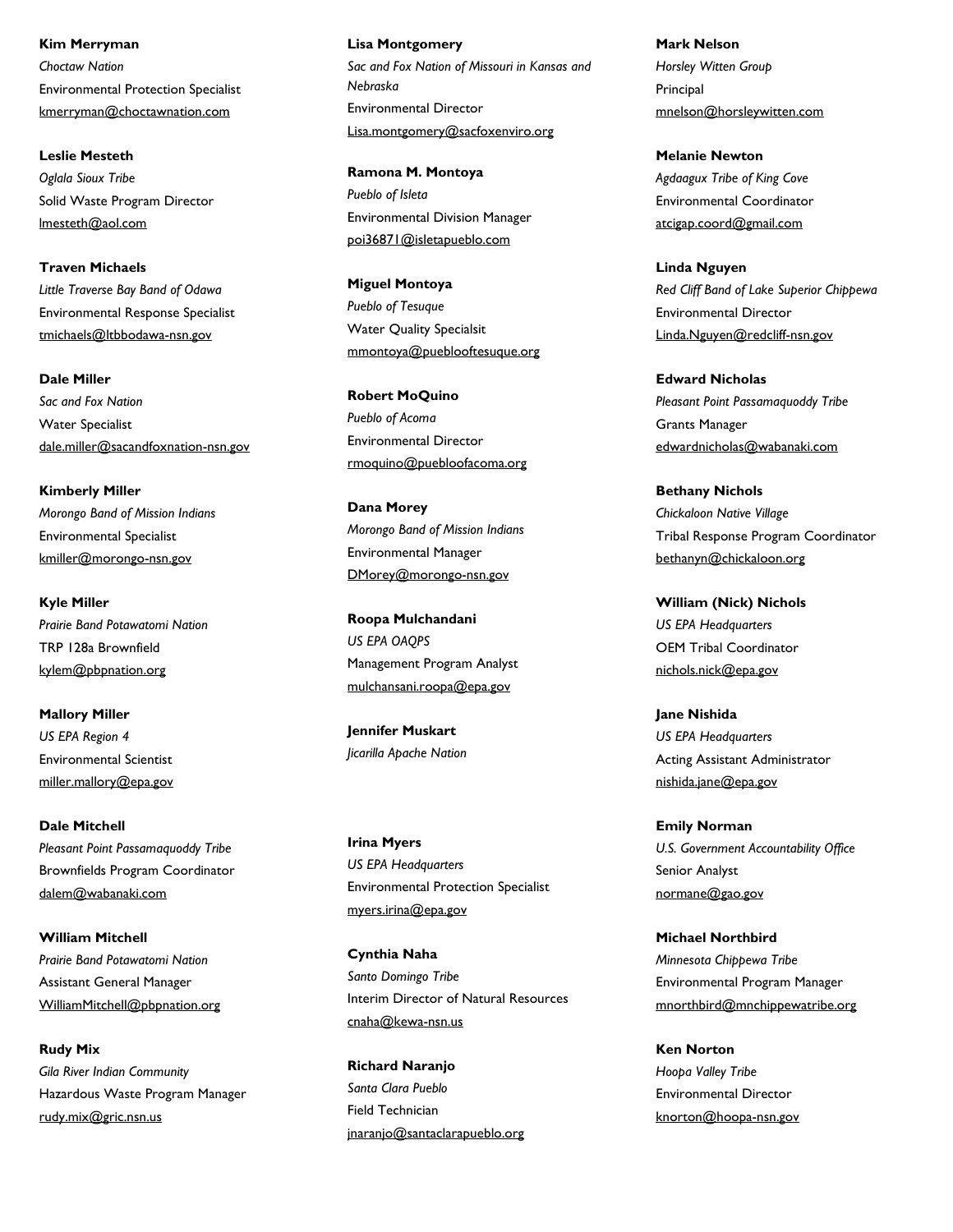Environmental Director bnystedt@enipc.org **Boyd Nystedt** *Eight Northern Indian Pueblos Council*

Tribal Water Systems Environmental Specialist quannee.oosahwe@itcaonline.com **Quannee Oosahwe** *Inter-Tribal Council of Arizona*

Natural Resources Director eoosahwee-voss@ukb-nsn.gov **Eric Oosahwee-Voss** *United Keetoowah Band of Cherokee Indians*

Solid Waste Program Coordinator jpage@choctawnation.com **Ryan Page** *Choctaw Nation*

Environmental Specialist tabitha.oto@gmail.com **Tabitha Panvelle** *Ottawa Tribe of Oklahoma*

Utilities Director apatel@puebloofacoma.org **Arvind Patel** *Pueblo of Acoma*

UST Unit Chief pearson.janice@epa.gov **Janice Pearson** *US EPA Region 8*

Environmental Health Officer gap6@cdc.gov **Gary Perlman** *Center for Disease Control-ATSDR*

Code Writer - Attorney aperry@pgst.nsn.us **Anne Perry** *Port Gamble S'Klallam Tribe*

Tribal Water Quality Operator cpershall@iowanation.org **Candace Pershall** *Iowa Tribe of Oklahoma*

Environmental Protection Specialist jaypetalio@semtribe.com **Jay Petalio** *Seminole Tribe of Florida*

Brownfield Program Manager wpeterson@yritwc.org **Willoughby Peterson** *Yukon River Inter-Tribal Watershed Council*

Environmental Scientist tegan.pettis@choctaw.org **Tegan Pettis** *Mississippi Band of Choctaw Indians*

Physical Scientist pomes.michael@epa.gov **Michael Pomes** *US EPA Region 7*

Environmental Scientist poore.christine@epa.gov **Christine Poore** *US EPA Headquarters*

Senior Environmental Technician vernap@pbpnation.org **Verna Potts** *Prairie Band Potawatomi Nation*

Environmental Specialist anna.pratt@llojibwe.org **Anna Pratt** *Leech Lake Band of Ojibwe*

Director of Environmental Programs environmental.qtribe@gmail.com **Chris Price** *Qawalangin Tribe*

Environmental Compliance Specialist brownfields@badriver-nsn.gov **John Prohaska** *Bad River Band of the Lake Superior Chippewa Tribe*

President stevep@protanicinc.com **Steve Purpora** *Purpora Engineering*

Environmental Services Dept Director jpyatskowit@mitw.org **Jeremy Pyatskowit** *Menominee Tribe of Wisconsin*

Environmental Scientist jwpyatskowit@mitw.org **Josh Pyatskowit** *Menominee Tribe of Wisconsin*

Clean Air Act 103 Coordinator CamilleQ@swo-nsn.gov **Camille QuickBear** *Sisseton Wahpeton Oyate*

Environmental Specialist environmental@badriver-nsn.gov **Lissa Radke** *Bad River Band of the Lake Superior Chippewa Tribe*

Environmental Specialist ravina@plpt.nsn.us **Ruben Ramos-Avina** *Pyramid Lake Paiute Tribe*

Project Engineer sraskell@cdatribe-nsn.gov **Sandra Raskell** *Coeur d'Alene Tribe*

jessica.raspitha@srmt-nsn.gov **Jessica Raspitha** *Saint Regis Mohawk Tribe*

**Travis Redeye** *Seneca Nation of Indians*

Air Quality Technician dan.redowl@santeeoep.com **Dan RedOwl** *Santee Sioux Nation*

Program Manager areed@zendergroup.org **April Reed McCoy** *Zender Environmental Health and Research*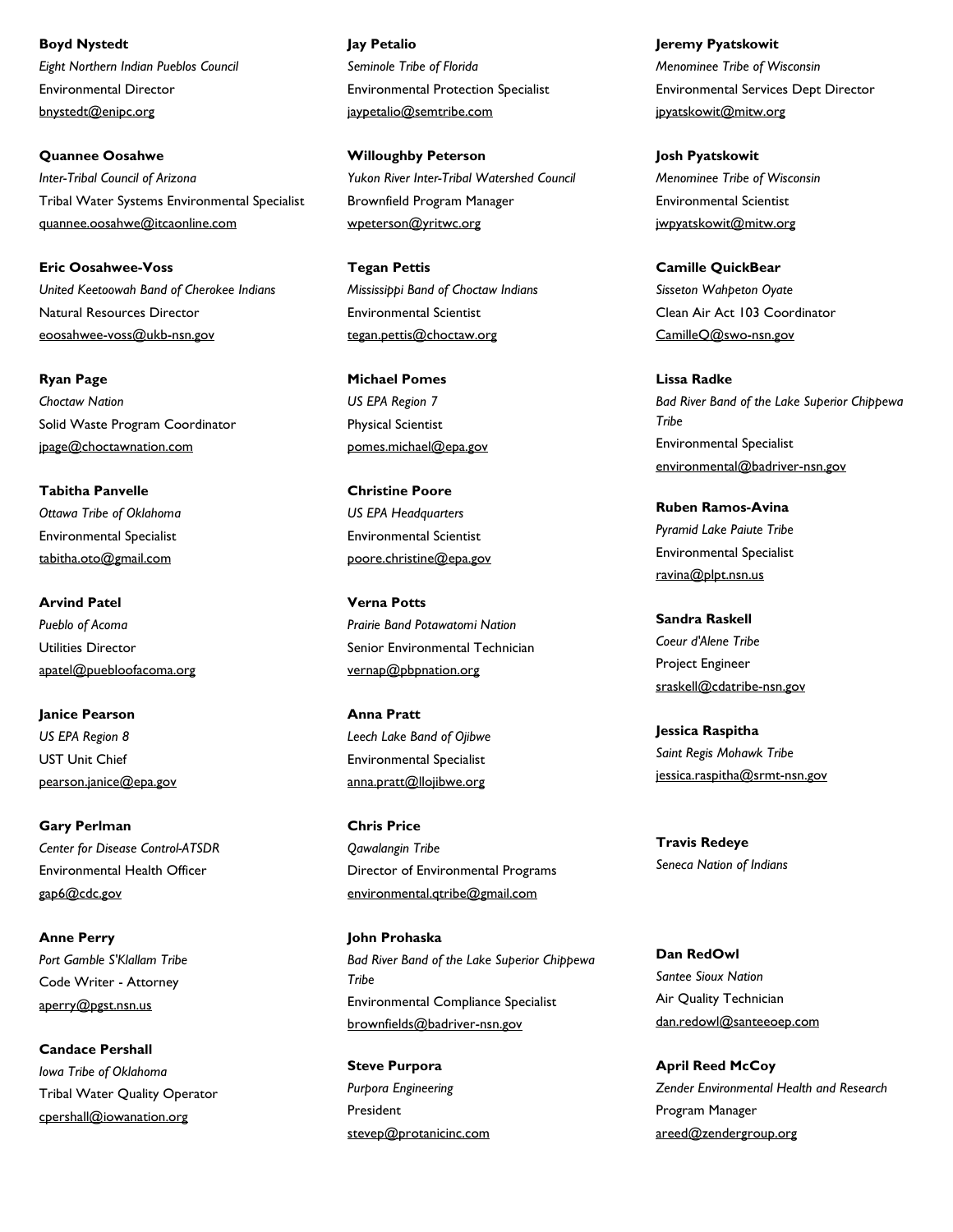Environmental Engineer restaino.mark@epa.gov **Mark Restaino** *US EPA Region 5*

Environmental Specialist jreyher@mcn-nsn.gov **Jennifer Reyher** *Muscogee (Creek) Nation*

AmeriCorps VISTA Bkrichards@anthc.org **Bailey Richards** *Alaska Native Tribal Health Consortium*

Environmental Protection Specialist richardson.matthew@epa.gov **Matthew Richardson** *US EPA Headquarters*

Solid Waste Technician lrosas@hpultribe-nsn.gov **David Richter** *Habematolel Pomo of Upper Lake*

Environmental Specialist warrenjroan@navajo-nsn.gov **Warren Roan** *Navajo Nation*

Director Linda.robins@chickasaw.net **Linda Robins** *The Chickasaw Nation*

Environmental Director melissarobinson@choctawnation.com **Melissa Robinson** *Choctaw Nation*

Environmental Assistant tromer4@icloud.com **Tyler Romero** *Pueblo of Taos*

Environmental Technichian Cromero@omtribe.org **Crystal Romero** *Otoe-Missouria Tribe of Indians* Senior Advisor roose.rebecca@epa.gov **Rebecca Roose** *US EPA Headquarters*

Environmental Director lrosas@hpultribe-nsn.gov **Linda Rosas-Bill** *Habematolel Pomo of Upper Lake*

Environmental Protection Specialist allison.ross@bia.gov **Allison Ross** *Bureau of Indian Affairs*

Environmental Director rob.roy@lajolla-nsn.gov **Rob Roy** *La Jolla Band of Luiseño Indians*

Environmental Protection Specialist roy.dale@epa.gov **Dale Roy** *US EPA Region 8*

ORISE ruge.zoe@epa.gov **Zoe Ruge** *US EPA Headquarters*

Environmental Program Manager Ryan.Rupp@millelacsband.com **Ryan Rupp** *Mille Lacs Band of Ojibwe*

Environmental Specialist lsabatino@enipc.org **Leonard Sabatino** *Eight Northern Indian Pueblos Council*

Environmental Manager Jsage@poncatribe-ne.org **Julia Sage** *Ponca Tribe of Nebraska*

GIS/GPS Coordinator nsanchez@sfpueblo.com **Nevin Sanchez** *Pueblo of San Felipe*

Director osaulter@ksu.edu **Oral Saulters** *Kansas State University*

Water Quality Coordinator Jamie.Saunsoci@santeeoep.com **Jamie Saunsoci** *Santee Sioux Nation*

Environmental Program Technician Monte.scammahorn@fortsillapache-nsn.gov **Monte Scammahorn** *Fort Sill Apache Tribe*

Program Manager Lydia.Scheer@nau.edu **Lydia Scheer** *Institute for Tribal Environmental Professionals*

Environmenalist Specialist lajolla735@yahoo.com **Justin Schmidt** *Pauma Band of Luiseño Indians*

Assistant Environmental Director lynns@comanchenation.com **Lynn Schonchin** *Comanche Nation*

Natural Resoruce Coordinator coordinator.mdnr@meskwaki-nsn.gov **Kelly Schott** *Sac and Fox Tribe of Mississippi in Iowa*

Public Works Director stacey.schreiber@mohican-nsn.gov **Stacey Schreiber** *Stockbridge-Munsee Community*

Environmental Technician anita.uhles@chickasaw.net **Jason Scott** *The Chickasaw Nation*

Environmental Specialist II **Sheila Sevenstar-Horn** *Cherokee Nation*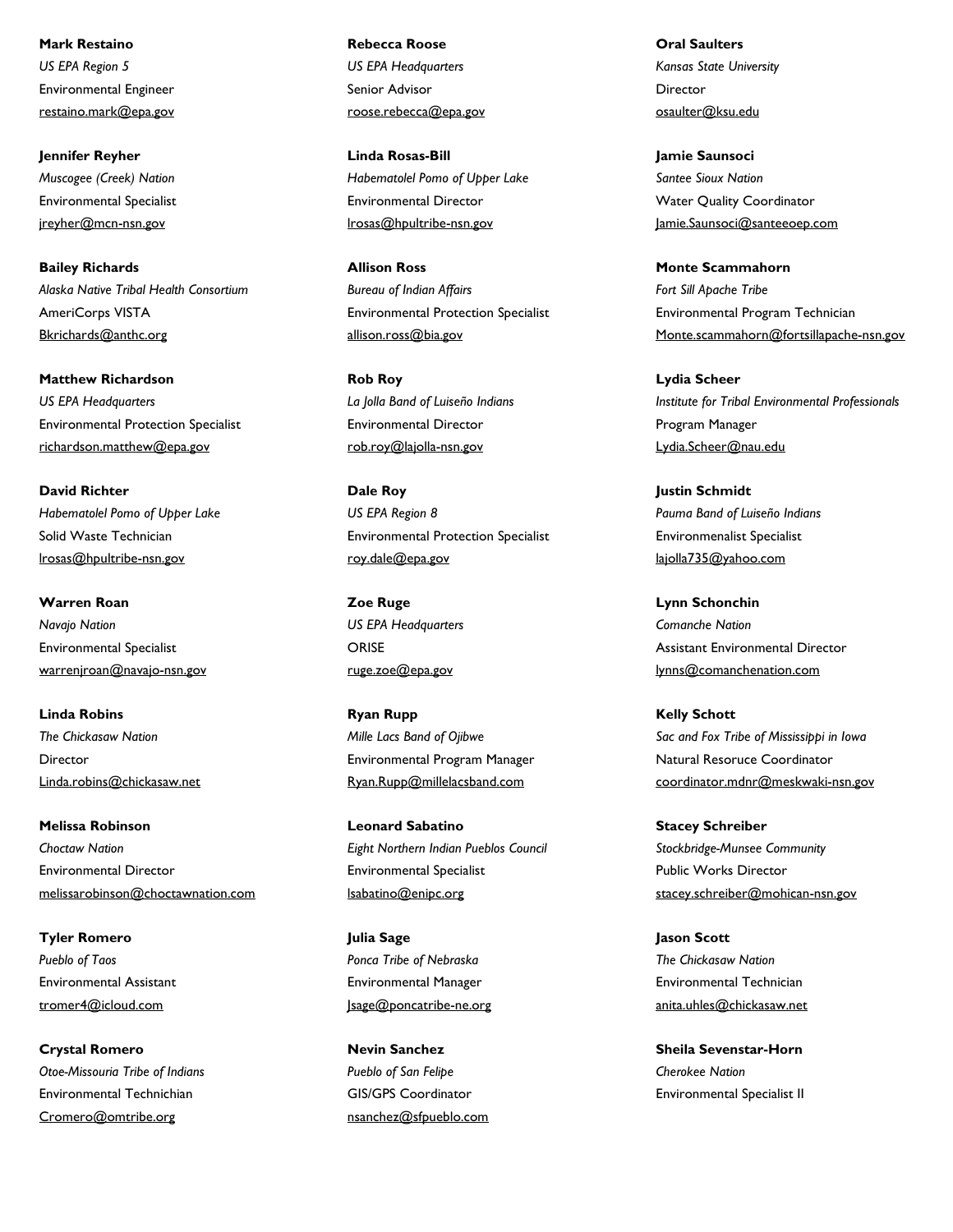Environmental Director eric.sheets@ktik-nsn.gov **Eric Sheets** *Kickapoo Tribe in Kansas*

Administrative Assistant administrativeassistantppe@picurispueblo.org **Shirly Shemayme** *Pueblo of Picuris*

Environmental Director Rosanna@shawnee-tribe.com **Rosanna Sheppard** *Shawnee Tribe*

Environmental Director dshields@kickapootribeofoklahoma.com **Darren Shields** *Kickapoo Tribe of Oklahoma*

**Michelle Shirley** *University of New Mexico*

Senior Engineer benjamin.shuman@ihs.gov **Benjamin Shuman** *Indian Health Services*

Water Quality Coordinator mickey.sigmon@sacfoxenviro.org **Mickey Sigmon** *Sac and Fox Nation*

Council Member ctc.teresahunter@gmail.com **Teresa Simeon-Hunter** *Native Village of Chuathbaluk*

**Consultant** jsimmons@prospersustainably.com **Joshua Simmons** *Prosper Sustainably*

Environmental & Natural Resources Director sarahs@stcroixtribalcenter.com **Sarah Slayton** *St. Croix Chippewa Indians of Wisconsin*

Environmental Coordinator asmart@lrboi-nsn.gov **Allison Smart** *Little River Band of Ottawa*

Brownfields Coordinator rsmith@crstepd.org **Robert Smith** *Cheyenne River Sioux Tribe*

Solid Waste Circuit Rider smith.garrett@epa.gov **Garrett A. Smith** *US EPA Region 2*

NAU Grad Student rs2249@nau.edu **Riley Smith** *Institute for Tribal Environmental Professionals*

Brownfields Coordinator davidsmith@fdlrez.com **David Smith** *Fond du Lac Band of Chippewa*

Environmental Technician ksnow@ftbelknap.org **Kermit "Dale" Snow** *Fort Belknap Indian Community*

Tribal Program Manager Snyder.Jessica@epa.gov **Jessica Snyder** *US EPA Headquarters*

Aquatic Biologist carolan.sonderegger@gtbindians.com **Carolan Sonderegger** *Grand Traverse Band of Ottawa and Chippewa*

Environmental Director cheryl.oto@gmail.com **Cheryl Stafford** *Ottawa Tribe of Oklahoma*

Restoration Coordinator/Hazardous Waste Program Manager rstevens@cdatribe-nsn.gov **Rebecca Stevens** *Coeur d'Alene Tribe*

Environmental Director Brians@comanchenation.com **Brian Stillwell** *Comanche Nation*

Mineral Resources Administrator laurie.suter@tonation-nsn.gov **Laurie Suter** *Tohono O'odham Nation*

Brownfields Coordinator alexander.swalley@rst-nsn.gov **Alex Swalley III** *Rosebud Sioux Tribe*

Brownfield Coordinator etalgo32@yahoo.com **Elliott Talgo, Sr.** *San Carlos Apache Tribe*

Environmental Program Specialist Ttechlin@sagchip.org **Troy Techlin** *Saginaw Chippewa Indian Tribe*

Director National Tribal Water Center jrtemte@anthc.org **James Temte** *Alaska Native Tribal Health Consortium*

Chief Nonpoint Source Pollution antonina.teo@epa.as.gov **Antonina Te'o** *American Samoa*

Senior Project Coordinator sterry@usetinc.org **Steve Terry** *United South and Eastern Tribes*

Environmental Scientist thomas.larry@epa.gov **Larry Thomas** *US EPA Region 6*

Environmental Inspector Edith.Thomas@gric.nsn.us **Edith Thomas** *Gila River Indian Community*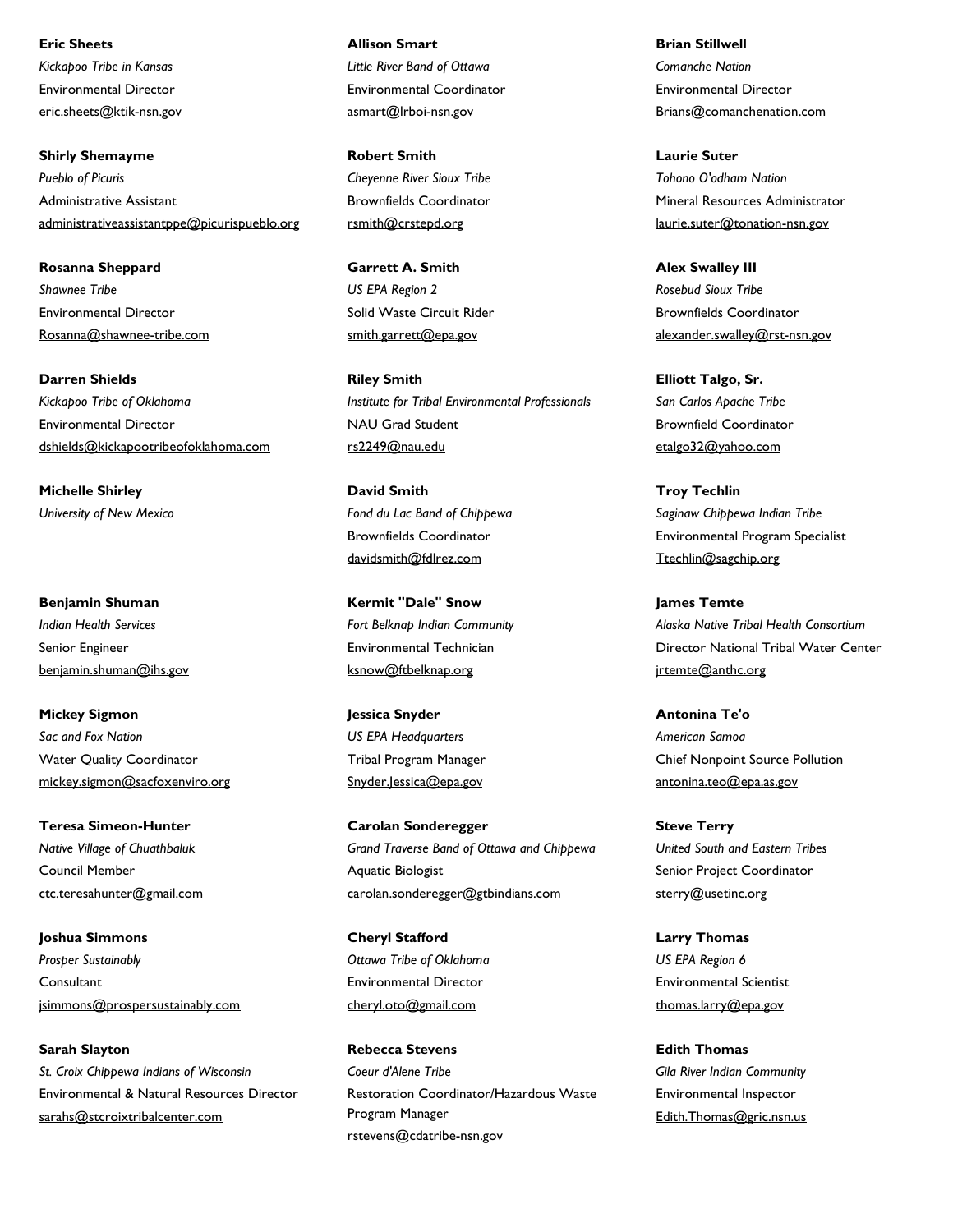Environmental Specialist GabrielleT@swo-nsn.gov **Gabrielle Tiomanipi** *Sisseton Wahpeton Oyate*

Environmental Sustainability Specialist jeff.tompkins@potawatomi.org **Jeff Tompkins** *Citizen Potawatomi Nation*

Environmental Protection Specialist torres.kristina@epa.gov **Kristina Torres** *US EPA Headquarters*

Physical Scientist tran.hiep@epa.gov **Hiep Tran** *US EPA Region 2*

Environmental Specialist LaShawnia.Tso@tonation-nsn.gov **LaShawnia Tso** *Tohono O'odham Nation*

Water Quality Technician tswoyer@omtribe.org **Teresa Turner** *Otoe-Missouria Tribe of Indians*

Environmental Specialist turner.ladonna@epa.gov **LaDonna Turner** *US EPA Region 6*

Assistant Director of Pollution Prevention ktuttle@yuroktribe.nsn.us **Koiya Tuttle** *Yurok Tribe*

Environmental Director Epadir@spiritlakenation.com **Joshua Tweeton** *Spirit Lake Tribe*

Compliance Officer UST Matt.Twoguns@sni.org **Matthew Twoguns** *Seneca Nation of Indians*

Environmental Scientist anita.uhles@chickasaw.net **Anita Uhles** *The Chickasaw Nation*

Tribal Administrator atcigap.coord@gmail.com **Rita Uttecht** *Agdaagux Tribe of King Cove*

Natural Resources Director megan.vanpelt@tolowa.com **Megan Van Pelt** *Tolowa Dee-ni' Nation*

Program Director bvanstippen@iltf.org **Bryan Van Stippen** *National Indian Carbon Coalition*

Environmental Planner envplanner@maliseets.com **Sharri Venno** *Houlton Band of Maliseet Indians*

Tribal Sanitarian robert.voss@ho-chunk.com **Robert Voss** *Ho-Chunk Nation*

Water Quality Technician ginaleemckay@yahoo.com **Gina Wachsmuth** *Walker River Paiute Tribe*

Tribal Administrator mepley@tonkawatribe.com **Joshua Waffle** *Tonkawa Tribe*

**Ken Wagner** *US EPA Headquarters*

Grant Intern, Project Manager alexis\_wagner@hotmail.com **Alexis Wagner** *Metlakatla Indian Community*

Solid Waste/Wastewater Coordinator craigwahwahsuck@pbpnation.org **Craig Wahwahsuck** *Prairie Band Potawatomi Nation*

Brownfield Coordinator - BIA Water Tech/Coordinator Elizabeth.wakeman@fsst.org **Elizabeth Wakeman** *Flandreau Santee Sioux Tribe*

Environmental Education & Outreach Specialist Althea.Walker@gric.nsn.us **Althea Walker** *Gila River Indian Community*

Environmental Director Jswalker@ida.net **Jason Walker** *Northwestern Band of the Shoshone Nation*

Environmental Specialist scottie.wallace@choctaw.org **Scottie Wallace** *Mississippi Band of Choctaw Indians*

UA Student ckwalters@email.arizona.edu **Cydney Walters** *Navajo Nation*

Student elemke@ou.edu **Loren Waters** *Kiowa Tribe of Oklahoma*

Environmental Director kweatherford@pci-nsn.gov **Kristi Weatherford** *Poarch Band of Creeks*

Environmental Department Manager kwelch@wyandotte-nation.org **Kathleen Welch** *Wyandotte Nation*

Manager, Environmental Programs swest@cherokee.org **Shaun West** *Cherokee Nation*